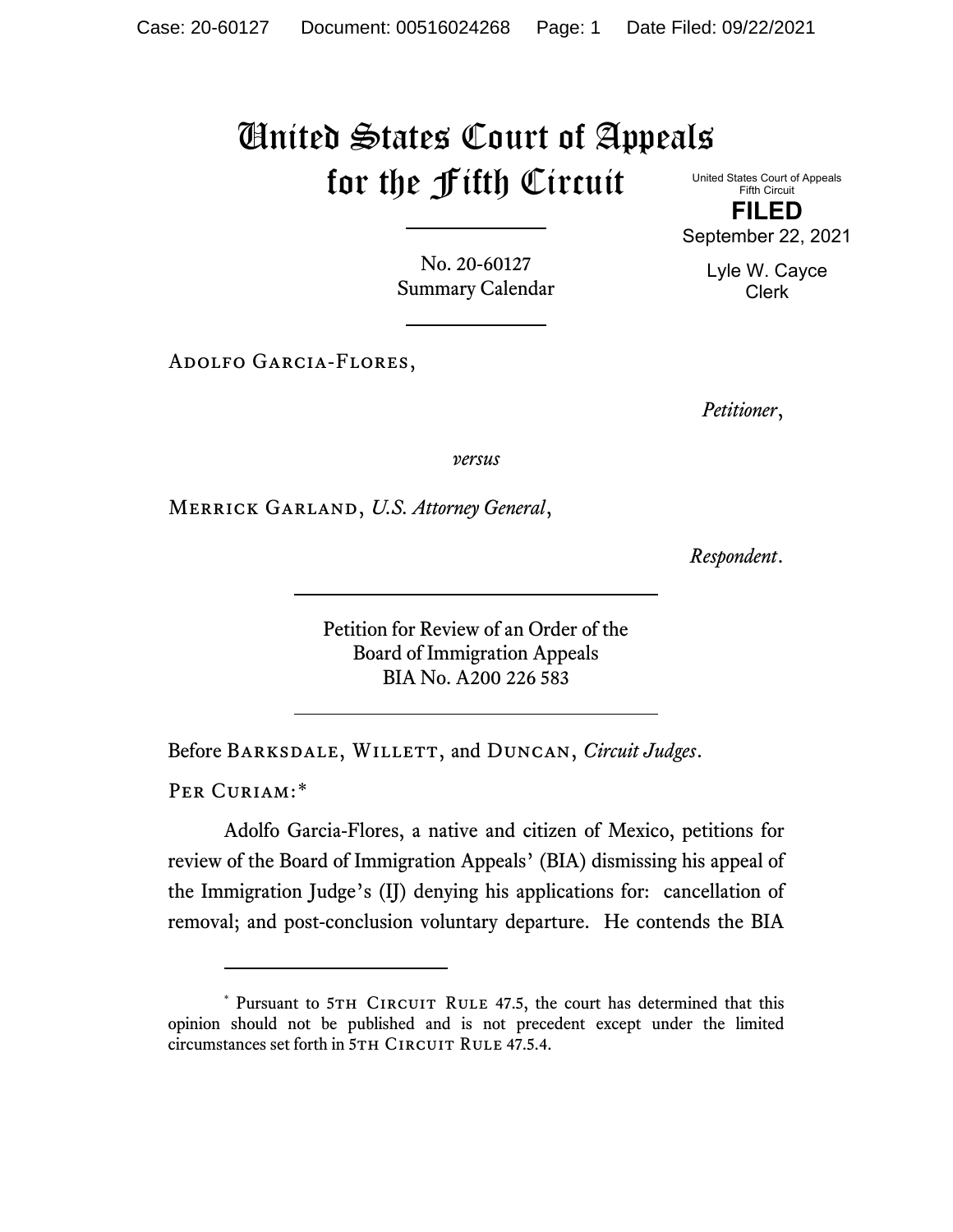## No. 20-60127

violated his due-process rights concerning discretionary relief from removal and erred by affirming the IJ's: denial of cancellation of removal; denial of voluntary departure; and conclusion that Garcia was ineligible for cancellation of removal because he failed to establish the requisite level of hardship.

Our court generally lacks jurisdiction to review the BIA's denial of discretionary relief, including cancellation of removal and voluntary departure. *See* 8 U.S.C. § 1252(a)(2)(B)(i); *Sung v. Keisler*, 505 F.3d 372, 377 (5th Cir*.* 2007) (cancellation of removal); *Sattani v. Holder*, 749 F.3d 368, 372–73 (5th Cir. 2014) (voluntary departure). This jurisdictional bar, however, does not apply to review of the BIA's non-discretionary decision an applicant is *ineligible* for discretionary relief. *Trejo v. Garland*, 3 F.4th 760, 767–68, 773 (5th Cir. 2021) ("[T]he decision that is shielded from judicial review by § 1252(a)(2)(B)(i)" is "whether to *actually grant* cancellation to a qualifying alien". (citations omitted)). The BIA's factual findings are reviewed for substantial evidence; its legal conclusions, *de novo*. *Lopez-Gomez v. Ashcroft*, 263 F.3d 442, 444 (5th Cir. 2001). Due-process challenges are also reviewed *de novo. De Zavala v. Ashcroft*, 385 F.3d 879, 883 (5th Cir. 2004).

Accordingly, our court lacks jurisdiction to review Garcia's cancellation-of-removal and voluntary-departure challenges. His cancellation-of-removal challenge falls squarely within  $\S 1252(a)(2)(B)(i)$ 's ambit. Similarly, although  $\S 1252(a)(2)(D)$  allows "review of constitutional claims or questions of law raised upon a petition for review", Garcia's voluntary-departure challenge does not raise a constitutional or legal question. He, instead, contests the IJ's factual conclusions and exercise of discretion. *See Sattani*, 749 F.3d at 373 (explaining factual dispute insufficient to establish jurisdiction).